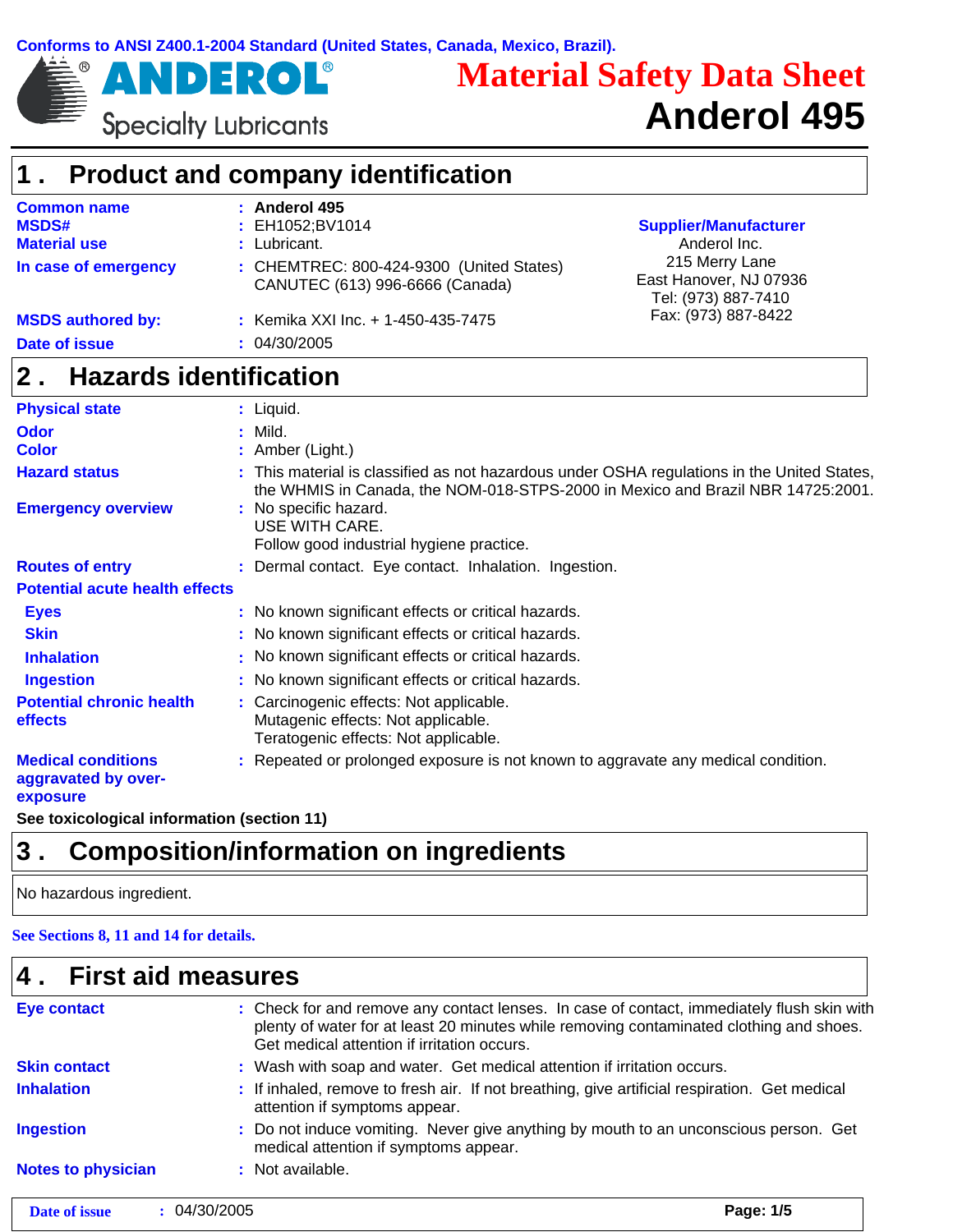

**Specialty Lubricants** 

#### **Fire-fighting measures 5 .**

| <b>Flammability of the product</b>                       | - 11 | May be combustible at high temperature.                                                                                                                                  |  |
|----------------------------------------------------------|------|--------------------------------------------------------------------------------------------------------------------------------------------------------------------------|--|
| <b>Products of combustion</b>                            |      | : The final products of combustion are carbon oxides and water. Nitrogen, sulfur and metal<br>oxides may also be produced in some cases.                                 |  |
| <b>Extinguishing media</b>                               |      |                                                                                                                                                                          |  |
| <b>Special exposure hazards</b>                          |      | : No specific hazard.                                                                                                                                                    |  |
| <b>Special protective</b><br>equipment for fire-fighters |      | : Fire-fighters should wear appropriate protective equipment and self-contained breathing<br>apparatus (SCBA) with a full face-piece operated in positive pressure mode. |  |
| <b>Special remarks on fire</b><br>hazards                |      | : Container explosion may occur under fire conditions or when heated. Cool closed<br>containers exposed to fire with water.                                              |  |

#### **Accidental release measures 6 .**

| <b>Personal precautions</b>      | Immediately contact emergency personnel. Keep unnecessary personnel away. Use<br>suitable protective equipment (section 8).                                                                                                                                                                                                                                                                                                                 |
|----------------------------------|---------------------------------------------------------------------------------------------------------------------------------------------------------------------------------------------------------------------------------------------------------------------------------------------------------------------------------------------------------------------------------------------------------------------------------------------|
| <b>Environmental precautions</b> | : Avoid dispersal of spilled material and runoff and contact with soil, waterways, drains and<br>sewers.                                                                                                                                                                                                                                                                                                                                    |
| <b>Methods for cleaning up</b>   | : If emergency personnel are unavailable, contain spilled material. For small spills, add<br>absorbent (soil may be used in the absence of other suitable materials), scoop up<br>material and place in a sealable, liquid-proof container for disposal. For large spills, dike<br>spilled material or otherwise contain it to ensure runoff does not reach a waterway. Place<br>spilled material in an appropriate container for disposal. |

#### **Handling and storage 7 .**

**Handling Storage**

- Wash thoroughly after handling. **:**
- **:** Keep container tightly closed. Keep container in a cool, well-ventilated area.

#### **Exposure controls/personal protection 8 .**

**Consult local authorities for acceptable exposure limits.**

#### **Personal protection**

- **Eye protection Skin protection/Body**
- **:** Safety glasses with side shields.
- **:** Not applicable.

**:** B

- **:** Not applicable.
- **Hand protection.**

**Respiratory protection**

**:** Natural rubber (latex).

**HMIS Code/Personal protective equipment**

**of a large spill**

**Personal protection in case :** Safety glasses, goggles or face shield. Impervious gloves. Full suit. Boots. Wear NIOSHapproved self-contained breathing apparatus or equivalent and full protective gear. Wash hands, forearms and face thoroughly after handling compounds and before eating, smoking and using the lavatory and at the end of the day. Follow good industrial hygiene practice.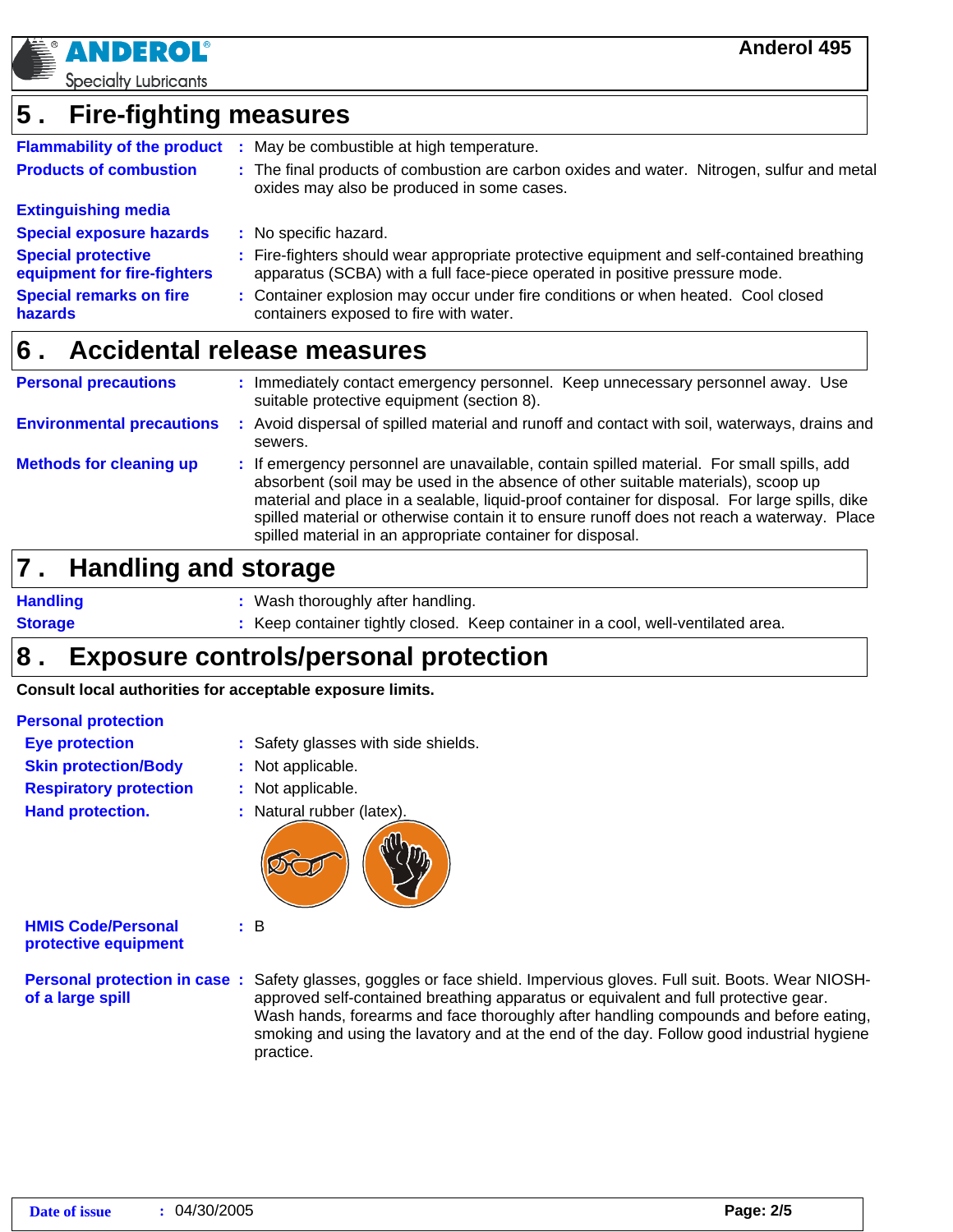

**effects**

**Specialty Lubricants** 

NDE

### **9 . Physical and chemical properties**

| <b>Physical state</b>   | : Liquid.                               |
|-------------------------|-----------------------------------------|
| Color                   | $:$ Amber (Light.)                      |
| Odor                    | : Mild.                                 |
| <b>Specific gravity</b> | $\therefore$ 0.92 (Water = 1)           |
| <b>Flash point</b>      | : Open cup: 260°C (500°F) (Cleveland.). |

#### **Stability and reactivity 10 .**

| <b>Stability and reactivity</b>  | : The product is stable.                                                 |
|----------------------------------|--------------------------------------------------------------------------|
| <b>Conditions of instability</b> | : None known.                                                            |
| substances                       | <b>Incompatibility with various</b> : Reactive with oxidizing materials. |
| <b>Hazardous polymerization</b>  | : Will not occur.                                                        |
| <b>Conditions of reactivity</b>  | : None known.                                                            |

### **11 . Toxicological information**

| <b>Acute Effects</b>                              |                                                                                                                                                                                                                               |
|---------------------------------------------------|-------------------------------------------------------------------------------------------------------------------------------------------------------------------------------------------------------------------------------|
| <b>Eyes</b>                                       | : No known significant effects or critical hazards.                                                                                                                                                                           |
| <b>Skin</b>                                       | : No known significant effects or critical hazards.                                                                                                                                                                           |
| <b>Inhalation</b>                                 | : No known significant effects or critical hazards.                                                                                                                                                                           |
| <b>Ingestion</b>                                  | : No known significant effects or critical hazards.                                                                                                                                                                           |
| The concentration is a constant to a substitution | As a series of the series of the series of the series of the series of the series of the series of the series of the series of the series of the series of the series of the series of the series of the series of the series |

- **Potential chronic health :** Carcinogenic effects: Not applicable. Mutagenic effects: Not applicable.
	- Teratogenic effects: Not applicable.

# **12. Ecological information**

**Environmental precautions :** Harmful to aquatic organisms. May cause long-term adverse effects in the aquatic environment.

**Products of degradation :** The final products of biodegradation are carbon oxides and water. Nitrogen and sulfur oxides and metal salts may also be produced in some cases.

# **13. Disposal considerations**

The generation of waste should be avoided or minimized wherever possible. Avoid **:** dispersal of spilled material and runoff and contact with soil, waterways, drains and sewers. Disposal of this product, solutions and any by-products should at all times comply with the requirements of environmental protection and waste disposal legislation and any regional local authority requirements. **Waste disposal**

### **14 . Transport information**

**NAERG :** Not applicable.

**Regulatory information**

**UN/ IMDG/IATA DOT/TDG**: Not regulated by any transport mode.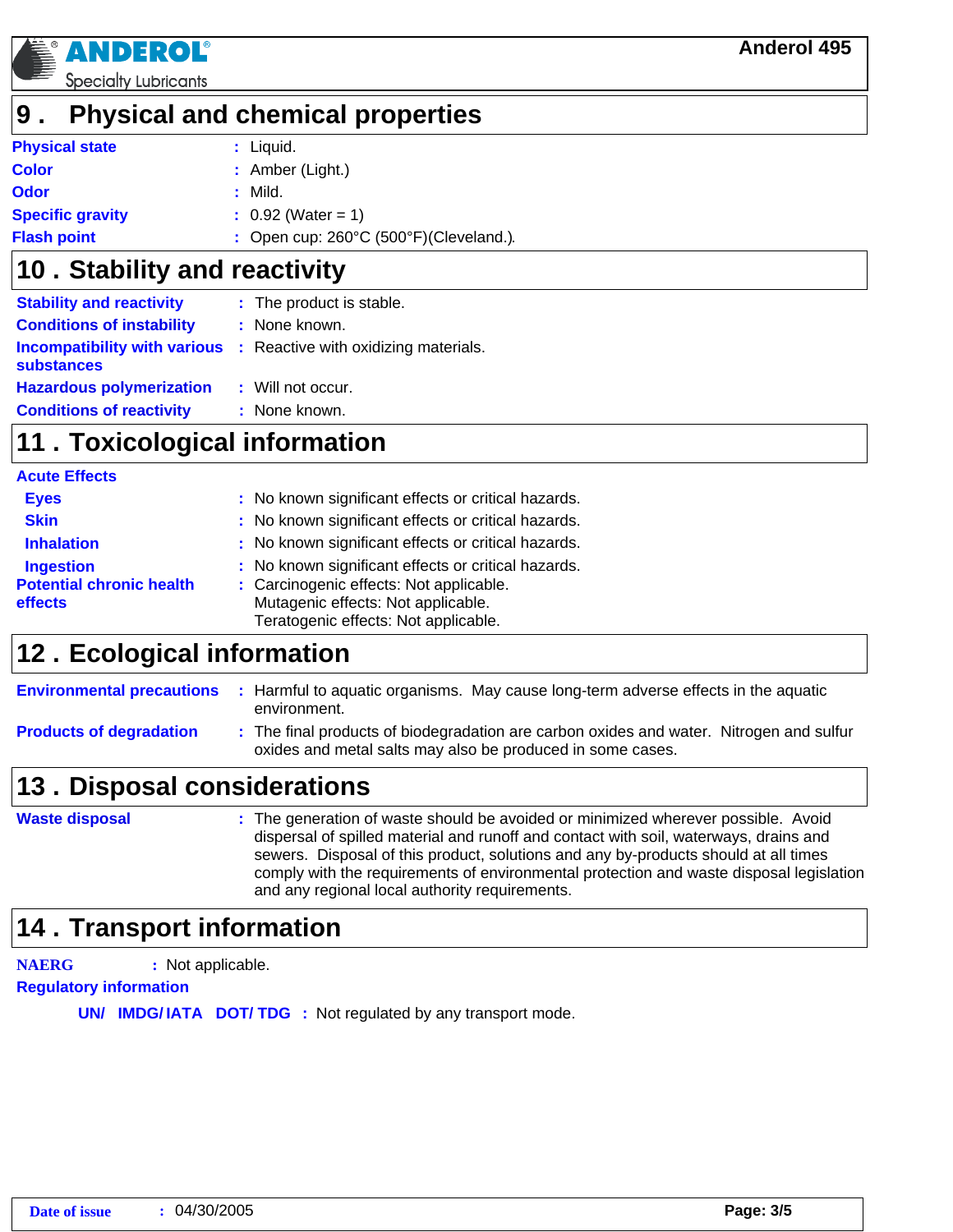

### **Regulatory information 15 .**

| <b>United States</b>            |                                                                                                                                                                                                                                                                                                                                           |
|---------------------------------|-------------------------------------------------------------------------------------------------------------------------------------------------------------------------------------------------------------------------------------------------------------------------------------------------------------------------------------------|
| <b>HCS Classification</b>       | : Not regulated.                                                                                                                                                                                                                                                                                                                          |
| <b>U.S. Federal regulations</b> | : TSCA 8(b) inventory: All components listed.                                                                                                                                                                                                                                                                                             |
|                                 | SARA 302/304/311/312 extremely hazardous substances: No products were found.<br>SARA 302/304 emergency planning and notification: No products were found.<br>SARA 302/304/311/312 hazardous chemicals: No products were found.<br>SARA 311/312 MSDS distribution - chemical inventory - hazard identification: No products<br>were found. |
|                                 | Clean Water Act (CWA) 307: No products were found.                                                                                                                                                                                                                                                                                        |
|                                 | Clean Water Act (CWA) 311: No products were found.                                                                                                                                                                                                                                                                                        |
|                                 | Clean Air Act (CAA) 112 accidental release prevention: No products were found.                                                                                                                                                                                                                                                            |
|                                 | Clean Air Act (CAA) 112 regulated flammable substances: No products were found.                                                                                                                                                                                                                                                           |
|                                 | Clean Air Act (CAA) 112 regulated toxic substances: No products were found.                                                                                                                                                                                                                                                               |
| <b>State regulations</b>        | : California prop. 65: No products were found.                                                                                                                                                                                                                                                                                            |
|                                 | California prop. 65: No products were found.                                                                                                                                                                                                                                                                                              |
| Canada                          |                                                                                                                                                                                                                                                                                                                                           |
| <b>WHMIS (Canada)</b>           | : Not controlled under WHMIS (Canada).                                                                                                                                                                                                                                                                                                    |

CEPA DSL: All components listed.

**This product has been classified in accordance with the hazard criteria of the Canadian CPR, the United States OSHA, the Mexican NOM -018-STPS-2000 and the Brazilian NBR 14725:2001. This MSDS contains all the information required by the CPR, OSHA, the American National Standard Institute (ANSI) Z400.1, NOM -018-STPS-2000 and NBR 14725:2001.**

#### **Mexico**

**Classification :**



#### **HAZARD RATINGS**

- **4- Extreme**
- **3- Serious**
- **2- Moderate 1- Slight**
- **0- Minimal**

**International lists**

**:** This product, (and its ingredients) is (are) listed on national inventories, or is (are) exempted from being listed, Australia (AICS), in Europe (EINECS/ELINCS), in Korea (TCCL), in Japan (METI), in the Philippines (RA6969).

### **Other information 16 .**